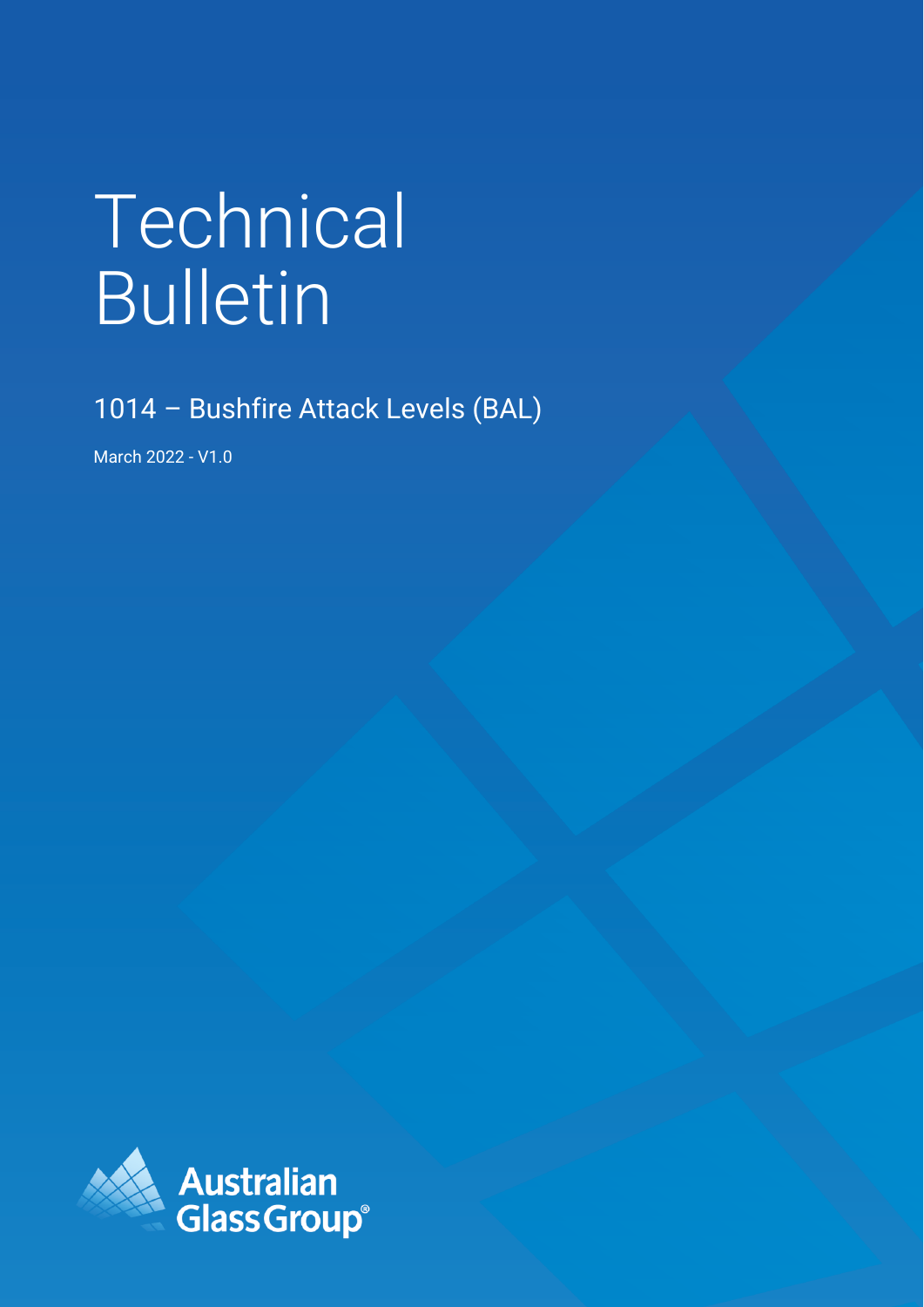# TB 1014 – Bushfire Attack Levels (BAL)

#### Cited National Standards:

- AS 3959 Construction of Buildings in Bushfire Prone Areas
- AS 1288 Glass in Buildings Selection and Installation
- AS 1530.8.1 Methods for fire tests on building materials, components & amp; structures.

Tests on elements of construction for buildings exposed to simulated bushfire attack –

Radiant heat & small flaming sources

• AS 1530.8 Methods for fire tests on building materials, components & structures. Tests on elements of construction for buildings exposed to simulated bushfire attack – Large flaming sources

Bushfires represent a clear and present danger to occupants and structures in bushfire prone areas. AS 3959 details different bushfire attack levels and specifies several ways for door and window systems to comply with each BAL level. This Technical Bulletin focuses primarily on the glass components of those window & amp; door systems, and thereby serves to assist the reader in specifying and selecting the appropriate glass for each situation.

## Bushfire Attack Levels (BAL)

Contained within AS 3959 is a means of calculating the BAL for locations, ranging from BAL-Low to BAL-FZ. These levels are summarised below.

- **BAL-Low** Insufficient risk to warrant specific construction requirements
- BAL-12.5 Ember attack
- **BAL-19** Increasing levels of ember attack and burning debris ignited by windborne embers together with increasing heat flux between 12.5 and 19kW/m 2
- **BAL-29** Increasing levels of ember attack and burning debris ignited by windborne embers together with increasing heat flux between 19 and 29kW/m 2
- **BAL-40** Increasing levels of ember attack and burning debris ignited by windborne embers together with increasing heat flux and the increased likelihood of exposure to flames.
- **BAL-FZ** Direct exposure to flames from fire front in addition to het flux and ember attack.

Page 1 of 4

| <b>AGG NSW</b>    | <b>AGG VIC</b>    | <b>AGG TAS</b>    |
|-------------------|-------------------|-------------------|
| 140 Gilba Rd      | 81-83 Rushdale St | 39 South Arm Rd   |
| Girraween, NSW    | Knoxfield, VIC    | Rokeby, TAS       |
| P: (02) 9896 0566 | P: (03) 9730 7400 | P: (03) 6247 1625 |
| F: (02) 9896 0190 | F: (03) 9730 7488 | F: (03) 6247 6843 |



agg.com.au | info.agg.com.au | 1300 768 024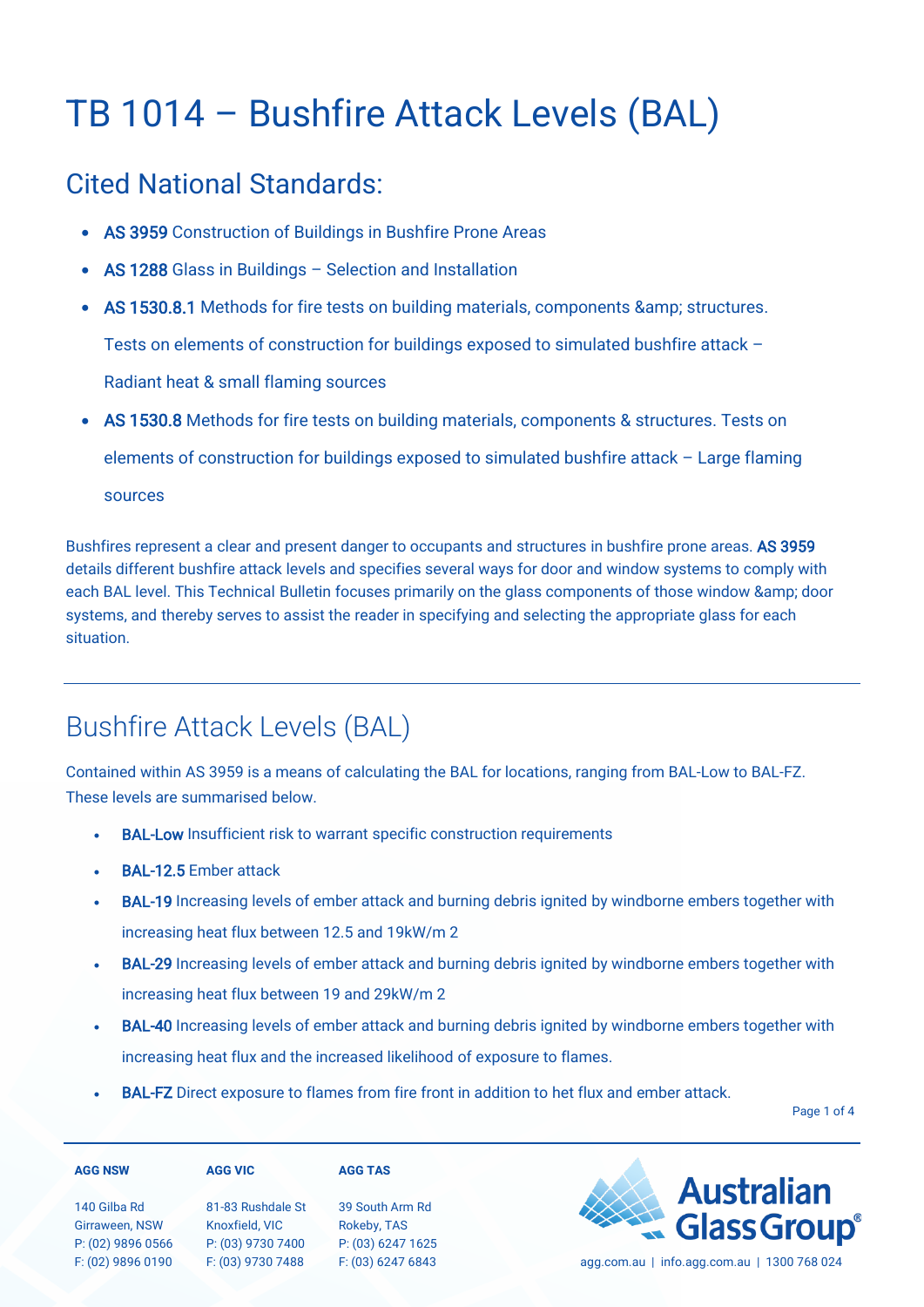### Glass Compliance by Bushfire Attack Level

For each BAL there are several options such as a specific glass make up, standard glass protected by screens/ bushfire shutters or a tested system. In addition to bushfire requirements, all glass must comply with AS 1288. Whenever a double or triple glazed unit is used, BAL requirements only refer to the outer pane.

Glass options with minimal protective screens/shutters:

- BAL-Low No consideration for bushfires is required for BAL-Low.
- BAL-12.5 All standard glazing in windows within 400mm of ground level or other structures within 18 degrees of horizontal must be Grade A safety glass, minimum thickness 4mm. All standard glazing within doors must be Grade A safety glass, minimum thickness 4mm.
- BAL-19 As per BAL-12.5 but Grade A safety glass components must be a minimum of 5mm.
- BAL-29 All glass must be a minimum of 5mm toughened in windows and 6mm toughened in doors. Windows within 400mm of ground or other structures within 18 degrees of horizontal must be protected by external screens that meet the following criteria: manufacture from aluminium, bronze or corrosion resistant steel and be a mesh or perforated sheet with a maximum aperture of 2mm.
- BAL-40 All glass must be a minimum of 6mm toughened. Windows, sidelights and sliding doors must be protected by external screens that meet the following criteria: manufacture from bronze or corrosion resistant steel and be a mesh or perforated sheet with a maximum aperture of 2mm.
- BAL-FZ There is no option for standard glazing in windows unless protected by a bushfire shutter, see below. Door glass does not require a bushfire shutter if the glass and frame together have a minimum Fire Resistance Level (FRL) of -/30/-.

AGG's [Pyroglass Pyran](https://agg.com.au/product/pyroglass-pyran-s/)**®** S has a FRL of -/120/- and is more than suitable for doors in a BAL-FZ in a proven tested system.

| <b>AGG NSW</b>    | <b>AGG VIC</b>    | <b>AGG TAS</b>    |                                             |
|-------------------|-------------------|-------------------|---------------------------------------------|
| 140 Gilba Rd      | 81-83 Rushdale St | 39 South Arm Rd   | <b>Example 3 Australian</b><br>Glass Group® |
| Girraween, NSW    | Knoxfield, VIC    | Rokeby, TAS       |                                             |
| P: (02) 9896 0566 | P: (03) 9730 7400 | P: (03) 6247 1625 |                                             |
| F: (02) 9896 0190 | F: (03) 9730 7488 | F: (03) 6247 6843 | agg.com.au   info.agg.com.au   1300 768 024 |

Page 2 of 4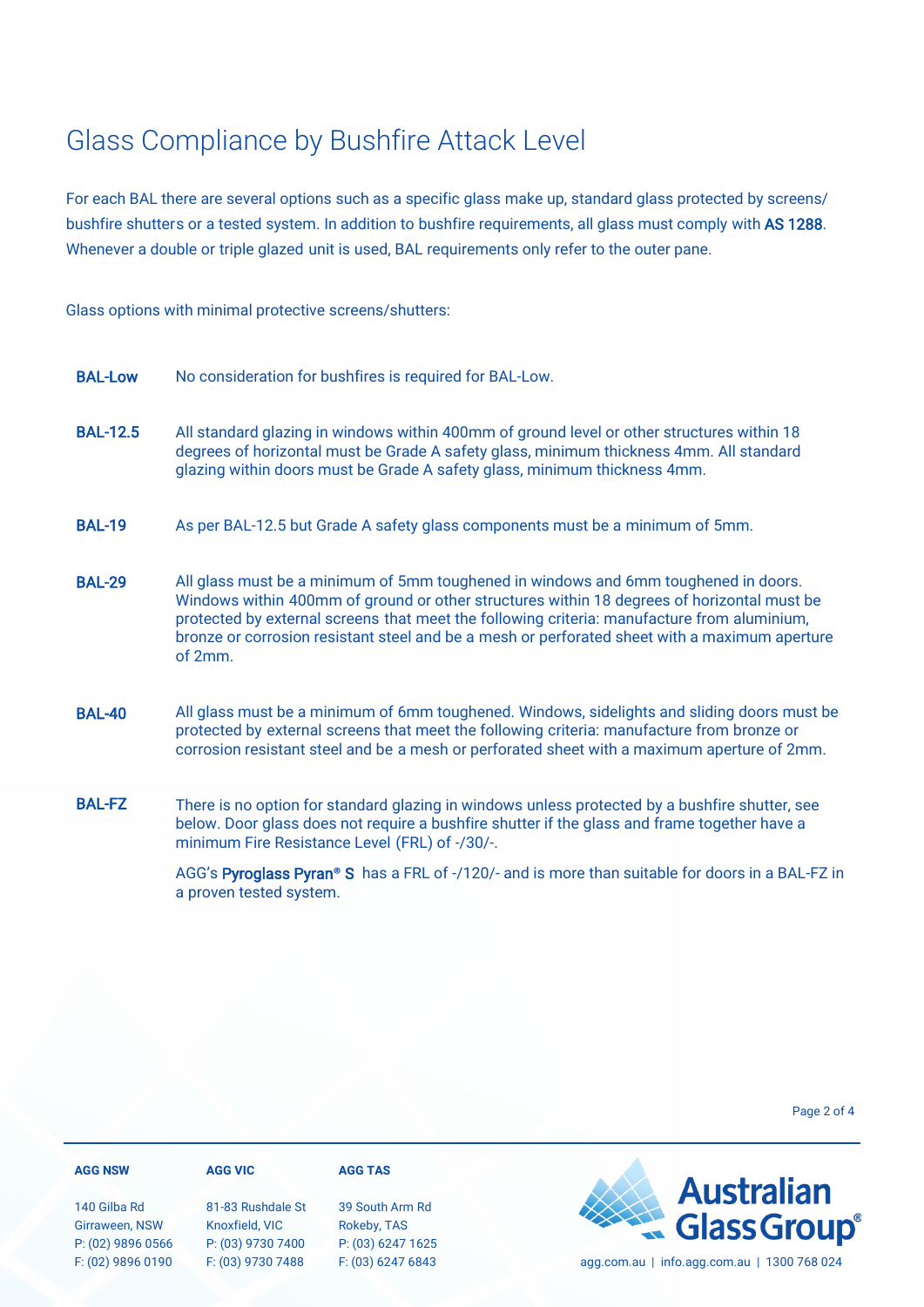#### Bushfire Shutters

In all Bushfire Attack Levels, standard glazing can be provided the glazing is protected by bushfire shutters that are compliant with the relevant clauses of AS 3959 or bushfire shutters tested to AS 1530.8.1 / AS 1530.8.2. For BAL-FZ, no perforations are permitted in the shutter.

#### Protective screens

| <b>BAL-12.5</b> | Glass complying with AS 1288 can be used provided it is protected by external screens<br>comprised of bronze, aluminium or corrosion resistant steel and have apertures no larger than<br>2mm.                                                                               |
|-----------------|------------------------------------------------------------------------------------------------------------------------------------------------------------------------------------------------------------------------------------------------------------------------------|
| <b>BAL-19</b>   | Glass complying with AS 1288 can be used provided it is protected by external screens<br>comprised of bronze, aluminium or corrosion resistant steel and have apertures no larger than<br>2mm.                                                                               |
| <b>BAL-29</b>   | Door glass complying with AS 1288 can be used provided it is protected by external screens<br>comprised of bronze, aluminium or corrosion resistant steel and have apertures no larger than<br>2mm. Window glass as per BAL-29 portion of standard glazing on previous page. |
| <b>BAL-40</b>   | As per BAL-40 portion of standard glazing on previous page for all door types and windows.                                                                                                                                                                                   |
| <b>BAL-FZ</b>   | Protective screens are not an option for BAL-FZ.                                                                                                                                                                                                                             |

#### Tested systems

For BAL levels 12.5, 19, 29 and 40, a system (inclusive of glass and joinery) can be tested and approved to AS 1530.8.1. For BAL-FZ, system must be tested and approved to AS 1530.8.2.

For advanced Fire Resistance Level (FRL) glass types see our [Pyroglass](https://agg.com.au/products/pyroglass/)**®** range on our website.

Page 3 of 4

| <b>AGG NSW</b>                 | <b>AGG VIC</b>                      | <b>AGG TAS</b>                 |                                              |
|--------------------------------|-------------------------------------|--------------------------------|----------------------------------------------|
| 140 Gilba Rd<br>Girraween, NSW | 81-83 Rushdale St<br>Knoxfield, VIC | 39 South Arm Rd<br>Rokeby, TAS | <b>Example 3 Australian</b><br>Glass Group®  |
| P: (02) 9896 0566              | P: (03) 9730 7400                   | P: (03) 6247 1625              |                                              |
| F: (02) 9896 0190              | F: (03) 9730 7488                   | F: (03) 6247 6843              | info.agg.com.au   1300 768 024<br>aqq.com.au |